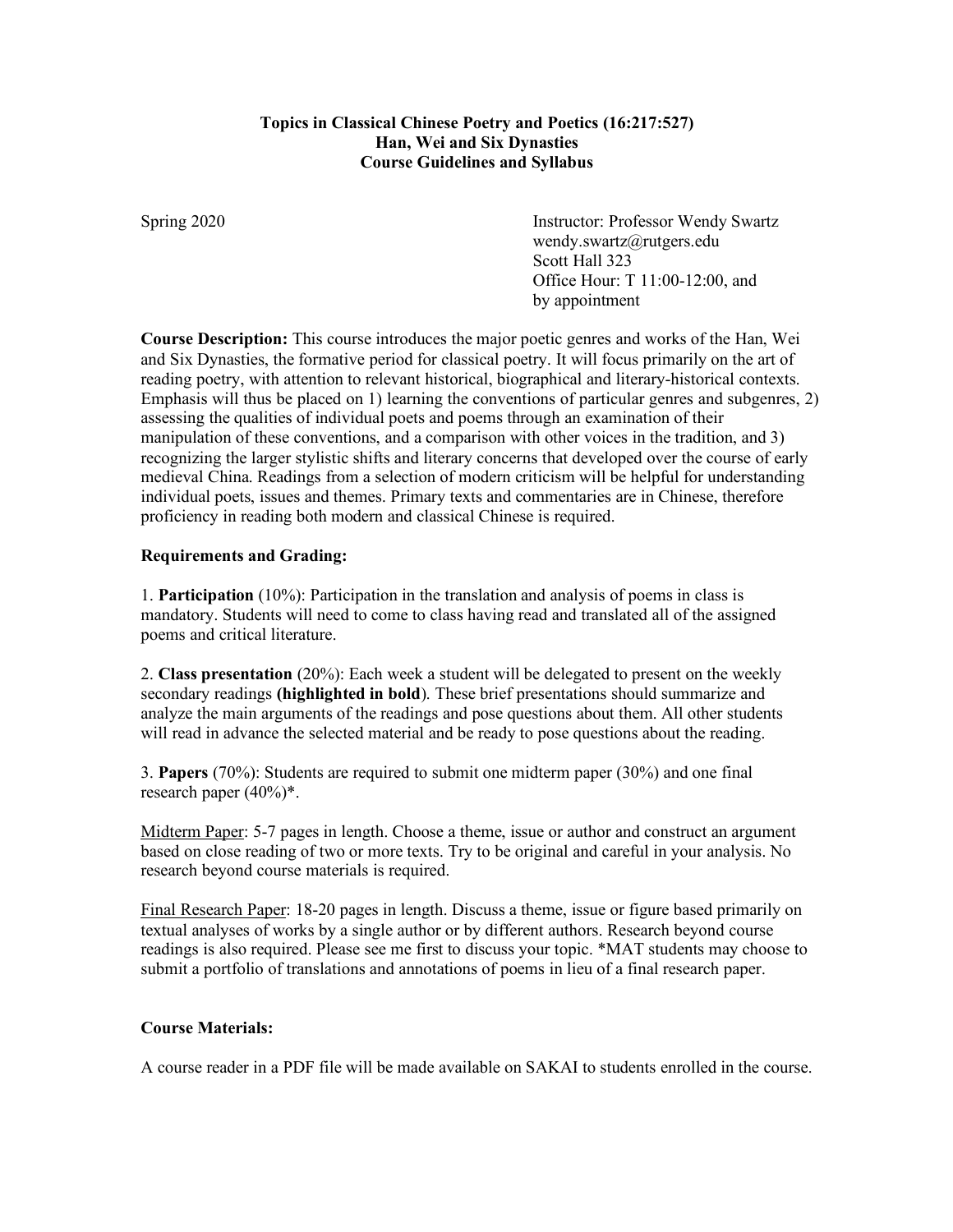You may download the texts of the poems, included in Lu Qinli's *Xian Qin Liang Han Wei Jin Nanbeichao shi*, from Sinica Scripta.

**Secondary Readings**: The following books are on reserve at Alexander Library. Please check online at http://www.libraries.rutgers.edu/course\_reserves for the location of particular books. Most of the books on reserve are on the  $3<sup>rd</sup>$  floor, at the graduate reserves desk, though some books are on the  $1<sup>st</sup>$  floor, at the undergraduate reserves desk.

- Birrell, Anne. New Songs from a Jade Terrace: An Anthology of Early Chinese Love Poetry. New York: Penguin Books, 1982.
- Cai, Zong-qi. *The Matrix of the Lyric Transformation*. Ann Arbor: Center for Chinese Studies, University of Michigan Press, 1996.
- Chang, Kang-i Sun. *Six Dynasties Poetry*. Princeton: Princeton University Press, 1986.
- Chen, Shunzhi 陳順智. *Dong Jin xuanyan shipai yanjiu* 東晉⽞⾔詩派研究. Wuhan: Wuhan daxue chubanshe, 2003.
- Cutter, Robert Joe. "On the Authenticity of 'Poem in Seven Paces.'" In *Studies in Early Medieval Chinese Literature and Cultural History in Honor of Richard B. Mather & Donald Holzman*, edited by Paul W. Kroll and David R. Knechtges, pp. 1–26.
- ----------. "On Reading Cao Zhi's 'Three Good Men': *Yong shi shi* or *Deng lin shi*? *Chinese Literature: Essays, Articles, Reviews* 11 (1989): 1–11. Available online through JSTOR.
- ----------. "Cao Zhi's (192–232) Symposium Poems." *Chinese Literature: Essays, Articles, Reviews* 6.1–2 (1984): 1–32. Available online through JSTOR.
- Dai Jianye 戴建業. *Chengming zhi jing: Tao Yuanming xinlun* 澄明之境—陶淵明新論. Wuhan: Huazhong shifan daxue chubanshe, 1998.
- Deng Shiliang 鄧仕樑. *Liang Jin shi lun* 兩晉詩論. Hong Kong: Zhongwen daxue chubanshe, 1972.
- Diény, Jean-Pierre. "Lecture de Wang Can (177–217)." *T'oung Pao* 73 (1987): 286–312. Available online through JSTOR.
- Egan, Charles. "Reconsidering the Role of Folk Songs in Pre-T'ang Yüeh-fu Development." *T'oung Pao* 86 (2000a): 47–99. Available online through JSTOR.
- ----------. "Were Yüeh-fu Ever Folk Songs? Reconsidering the Relevance of Oral Theory and Balladry Analogies." *Chinese Literature: Essays, Articles, Reviews* 22 (Dec., 2000b): 31– 66. Available online through JSTOR.
- Frankel, Hans. "Fifteen Poems by Ts'ao Chih: An Attempt at a New Approach." Journal of the American Oriental Society 84 (1964): 1-14. Available online through JSTOR.
- ----------. "Yüeh-fu Poetry." In *Studies in Chinese Literary Genres*, edited by Cyril Birch. Berkeley: University of California Press, 1974.
- Frodsham, J.D. Murmuring the Stream: *The Life and Works of the Chinese Nature Poet Hsieh Ling-yün (385-433), Duke of K'ang-Lo*. 2 vols. Kuala Lumpur: University of Malaya Press, 1967.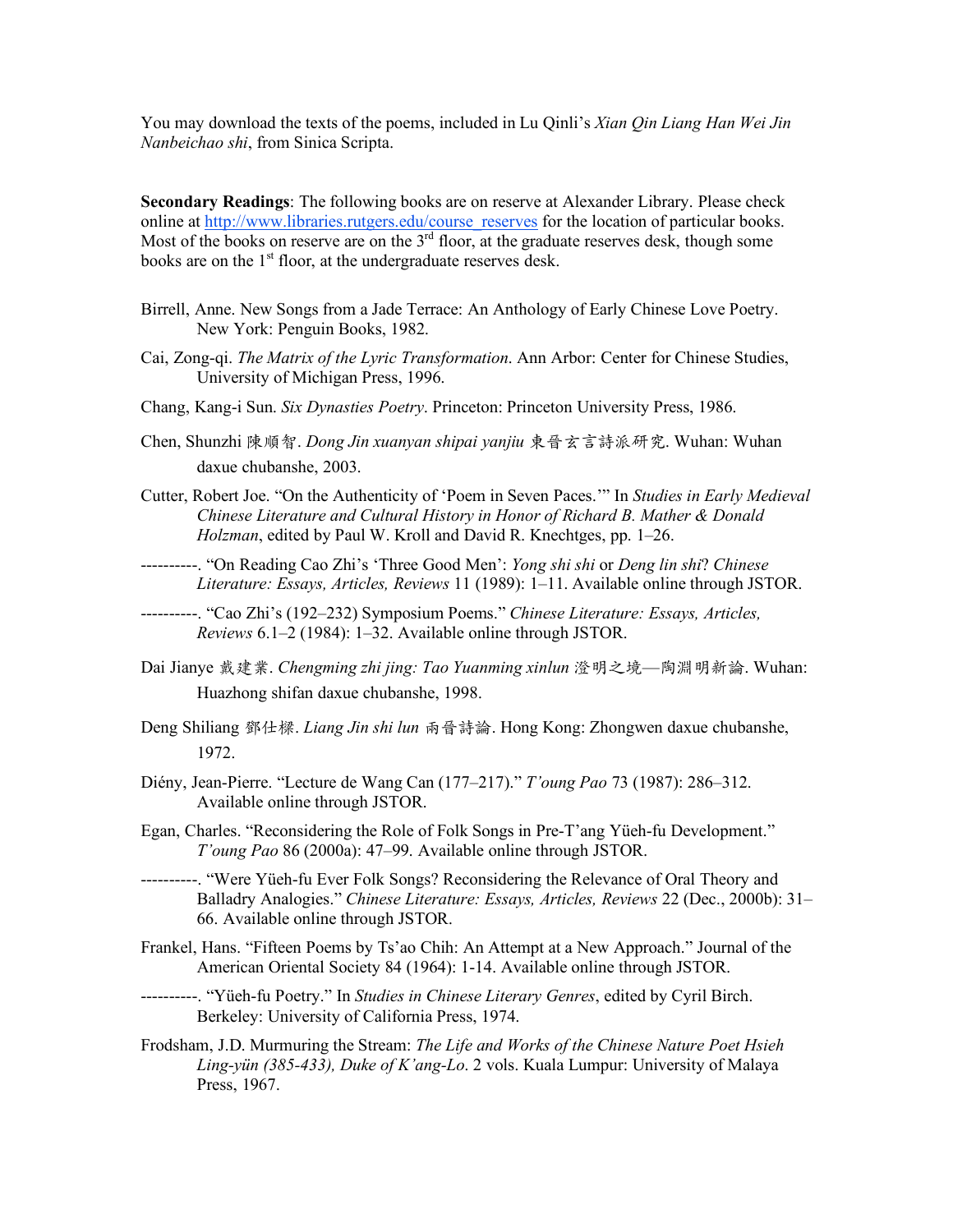- Ge Xiaoyin 葛曉音. *Shanshui tianyuan shipai yanjiu* 山水田園詩派研究. Shenyang: Liaoning daxue chubanshe, 1993.
- Graham, William T., and James R. Hightower. "Yü Hsin's 'Songs of Sorrow." *Harvard Journal of Asiatic Studies* 43, no. 1 (1983): 5-55. Available online through JSTOR.

Hightower, James Robert. *The Poetry of T'ao Ch'ien*. Oxford: Clarendon Press, 1970.

Holzman, Donald. "Cao Zhi and the Immorals." *Asia Major* 1, no. 1 (1988): 15-57.

- ----------. *Poetry and Politics: The Life and Works of Juan Chi*. Cambridge: Cambridge University Press, 1976.
- Hong Shunlong 洪順隆. *Xie Xuancheng ji jiaozhu* 謝宣城集校注. Taipei: Zhonghua shuju, 1969.
- Hu Dalei. "Xuanyan shi de meili ji meili the shi luo." *Wenxue yichan* 2 (1997): 59-68.
- Hu Dehuai 胡德懷. *Qi Liang wentan yu si Xiao yanjiu* ⿑梁⽂壇與四蕭研究. Nanjing: Nanjing daxue chubanshe, 1997.
- Ji Ding 吉定. *Yu Xin yanjiu* 庾信研究. Shanghai: Shanghai guji chubanshe, 2008.

Jiang Jianjun, ed. *Zhulin fengzhi zhi fanxiang yu shiyu tuoyan* ⽵林⾵致之反思與視域拓延.

----------. *Zhulin mingshi de zhihui yu shiqing* ⽵林名⼠的智慧與詩情.

----------. *Zhulin xue de xingcheng yu yuwai liu bo* ⽵林學的形成與域外流播.

- Jiang Jianyun 姜劍云. *Taikang wenxue yanjiu* 太康⽂學研究. Beijing Zhonghua shuju, 2003.
- Kwong, Charles Yim-tze. *Tao Qian and the Chinese Poetic Tradition*. Ann Arbor: University of Michigan, 1994.
- Li Yan 李雁. *Xie Lingyun yanjiu* 謝靈運研究. Beijing: Renmin wenxue chubanshe, 2005.
- Li Zehou 李澤厚, and Liu Gangji 劉綱紀. *Zhongguo meixueshi: Wei Jin Nanbeichao bian* 中國 美學史: 魏晉南北朝編. Vol 1. Hefei: Anhui wenyi chubanshe, 1999.
- Lin Wenyue 林⽂⽉. "Penglai wenzhang Jian'an gu: shi lun zhongshiji shitan fenggu zhi shiwei yu fuxing" 蓬萊⽂章建安⾻: 試論中世紀詩壇⾵⾻之式微與復興. In *Zhonggu wenxue luncong* 中古⽂學論叢. Taibei: Daan chubanshe, 1989.
- ----------. *Xie Lingyun* 謝靈運. Taipei: Guojia tushuguan, 1998.
- Lin Yi 林怡. *Yu Xin yanjiu* 庾信研究. Beijing: Renmin wenxue chubanshe, 2000.
- Luo Zongqiang 羅宗強, ed. Wuhan: *Gudai wenxue lilun yanjiu* 古代文學理論研究. Hubei jiaoyu chubanshe, 2002.
- Miao, Ronald. *Early Medieval Chinese Poetry: The Life and Verse of Wang Ts'an*. Wiesbaden: Franz Steiner, 1982.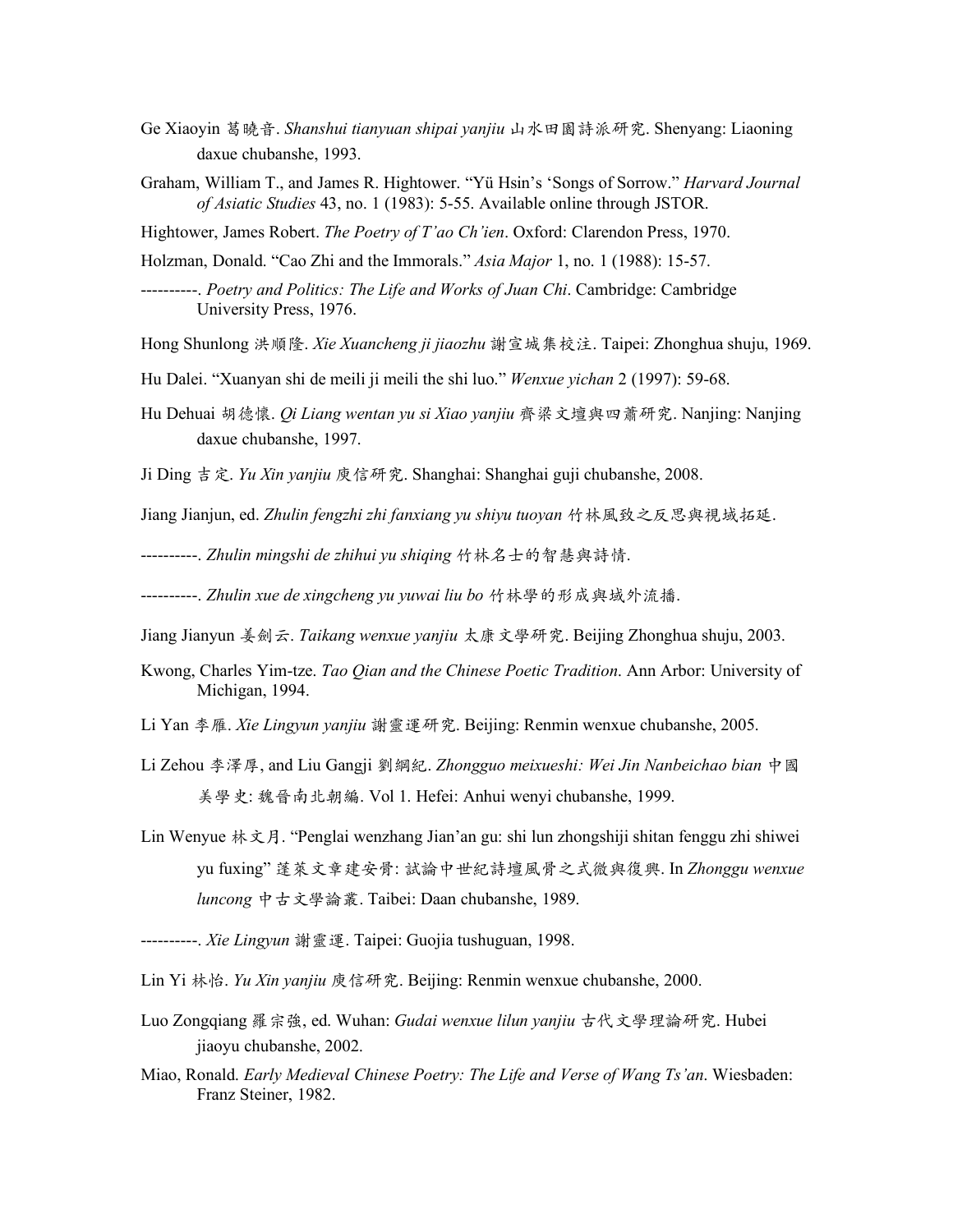- ----------. "Palace-Style Poetry: The Courtly Treatment of Glamour and Love." In *Studies in Chinese Poetry and Poetics*, edited by Ronald Miao. Vol. 1. San Francisco: Chinese Materials Center, Inc., 1978.
- Qian Zhixi 錢志熙. *Wei Jin shige yishu yuan lun* 魏晉詩歌藝術原論. Beijing: Beijing daxue chubanshe, 1993.
- Owen, Stephen. *The Making of Early Chinese Classical Poetry*. Cambridge, Mass.: Harvard University Asia Center, 2006.
- Swartz, Wendy. "Revisiting the Scene of the Party: A Study of the Lanting Collection," *Journal of the American Oriental Society* 132.2 (April-June 2012). Available online through JSTOR.
- ----------. "Naturalness in Xie Lingyun's Poetic Works," *Harvard Journal of Asiatic Studies* 70.2 (December 2010). Available online through JSTOR.
- ----------. *Reading Philosophy, Writing Poetry: Intertextual Modes of Making Meaning in Early Medieval China*. Cambridge, MA: Harvard University Asia Center, 2018.
- ----------. *Reading Tao Yuanming: Shifting Paradigms of Historical Reception (427-1900).* Cambridge, Mass.: Harvard University Asia Center, 2008.
- Tian, Xiaofei. "Woman in the Tower: 'Nineteen Old Poems' and the Poetics of Un/concealment." *Early Medieval China* 15 (2009): 3–21. Available online through JSTOR.
- ----------. *Beacon Fire and Shooting Star: The Literary Culture of the Liang (502-557).* Cambridge, Mass.: Harvard University Asia Center, 2007.
- ----------. The Halberd at Red Cliff: Jian'an and the Three Kingdoms. Cambridge, MA: Harvard University Asia Center, 2018.
- ----------. *Tao Yuanming and Manuscript Culture: The Record of a Dusty Table*. Seattle: University of Washington Press, 2005.
- Wang Kuo-ying 王國瓔. *Gujin yinyi shiren zhi zong: Tao Yuanming lunxi* 古今隱逸詩⼈之宗:陶 淵明論析. Taibei: Yunchen wenhua shiye gufen youxian gongsi, 1999.
- Wang, Pengting 王鵬廷. *Jian'an qi zi yanjiu* 建安七子研究. Beijing: Beijing daxue chubanshe, 2004.
- Wang Yao 王瑤. "Pan Lu yu Xi Jin wenshi" 潘陸與西晉文士. In *Zhonggu wenxue shilun* 中古 ⽂學史論. Beijing: Beijing daxue chubanshe, 1998.
- Wang Yunxi 王運熙, and Wang Guoan 王國安. *Han Wei Liuchao yuefu shi* 漢魏六朝樂府詩.
- Wei Gengyuan 魏耕原. *Xie Tiao shilun* 謝朓詩論. Beijing: Zhongguo shehui kexue chubanshe, 2004.
- Westbrook, Francis. "Landscape Transformation in the Poetry of Hsieh Ling-yün." *Journal of the American Oriental Society* 100.3 (July-October 1980): 237-254. Available online through JSTOR.
- Wu, Fusheng. *The Poetics of Decadence: Chinese Poetry of the Southern Dynasties and Late Tang Periods*. New York: SUNY Press, 1998.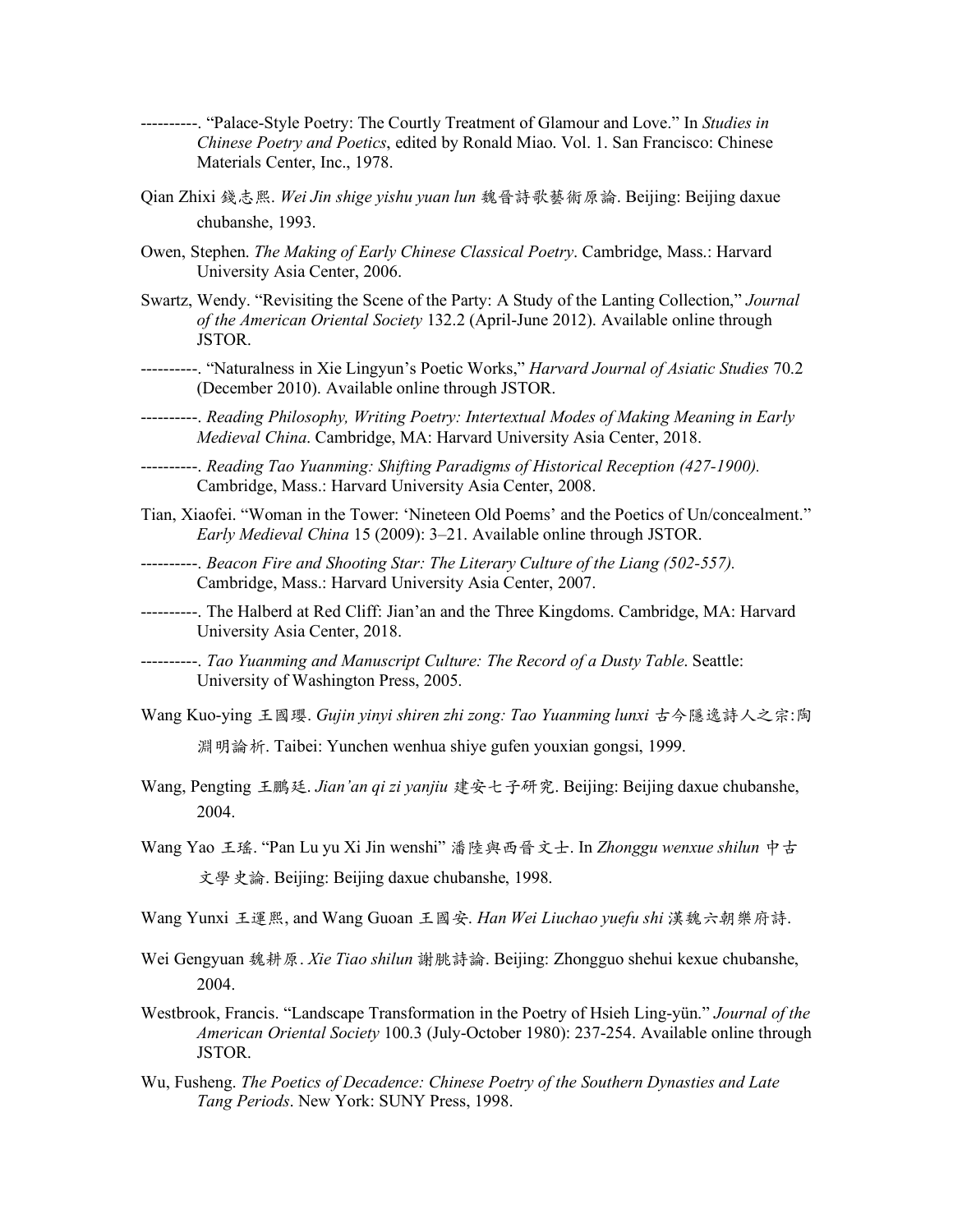- Xiao Difei 蕭滌⾮. *Han Wei Liuchao yuefu wenxueshi* 漢魏六朝樂府⽂學史. Beijing: Renmin wenxue chubanshe, 1998.
- Xu Baoyu 徐寶余. *Yu Xin yanjiu* 庾信研究. Shanghai: Xuelin chubanshe, 2003.
- Yeh Chia-ying 葉嘉瑩. *Jialing tan shi* 迦陵談詩. Taipei: Sanming shuju, 1993.
- Yu, Pauline. *The Reading of Imagery in the Chinese Poetic Tradition*. Princeton: Princeton University Press, 1987.
- Yuan Xingpei 袁⾏霈. *Tao Yuanming yanjiu* 陶淵明研究. Beijing: Beijing daxue chubanshe, 1997.
- Zhang Qingzhong 張清鐘. *Gushi shijiushou huishuo shangxi yu yanjiu* 古詩十九首彙說賞析與 研究. Taipei: Taiwan Shangwu yinshuguan, 1988.
- Zhang Zhiyue. "Bao Zhao ji qi shi xin tan" 鮑照及其詩新探. *Wenxue pinglun*, 1979, no. 1:58-65.
- Zhou Xunchu 周勛初. *Wei Jin Nanbeichao wenxue luncong* 魏晉南北朝⽂學論叢. Nanjing: Jiangsu guji chubanshe, 1999.

## **General Works on the Period:**

- Fu Gang 傅剛. *Wei Jin Nanbeichao shige shilun* 魏晉南北朝詩歌史論. Jilin: Jilin jiaoyu chubanshe, 1995.
- *Han Wei Liuchao shi jianshang cidian* 漢魏六朝詩鑒賞辭典*.* Shanghai: Shanghai cishu chubanshe, 1992.
- *Nanbeichao wenxueshi* 南北朝⽂學史. Beijing: Renmin wenxue chubanshe, 1998.
- Tang Changru 唐⾧孺. *Wei Jin Nanbeichao shi luncong xubian* 魏晉南北朝史論叢續編. Beijing: Sanlian shudian, 1959.
- ----------. *Wei Jin Nanbeichao Sui Tang shi san lun* 魏晉南北朝隋唐史三論. Wuhan: Wuhan daxue chubanshe, 1993.

*Wei Jin wenxueshi* 魏晉⽂學史. Beijing: Renmin wenxue chubanshe, 1999.

#### **Reference Books**:

*Zhongwen da cidian* 中⽂⼤辭典

*Hanyu da cidian* 漢語⼤詞典

*Wang Li guhanyu zidian* 王⼒古漢語字典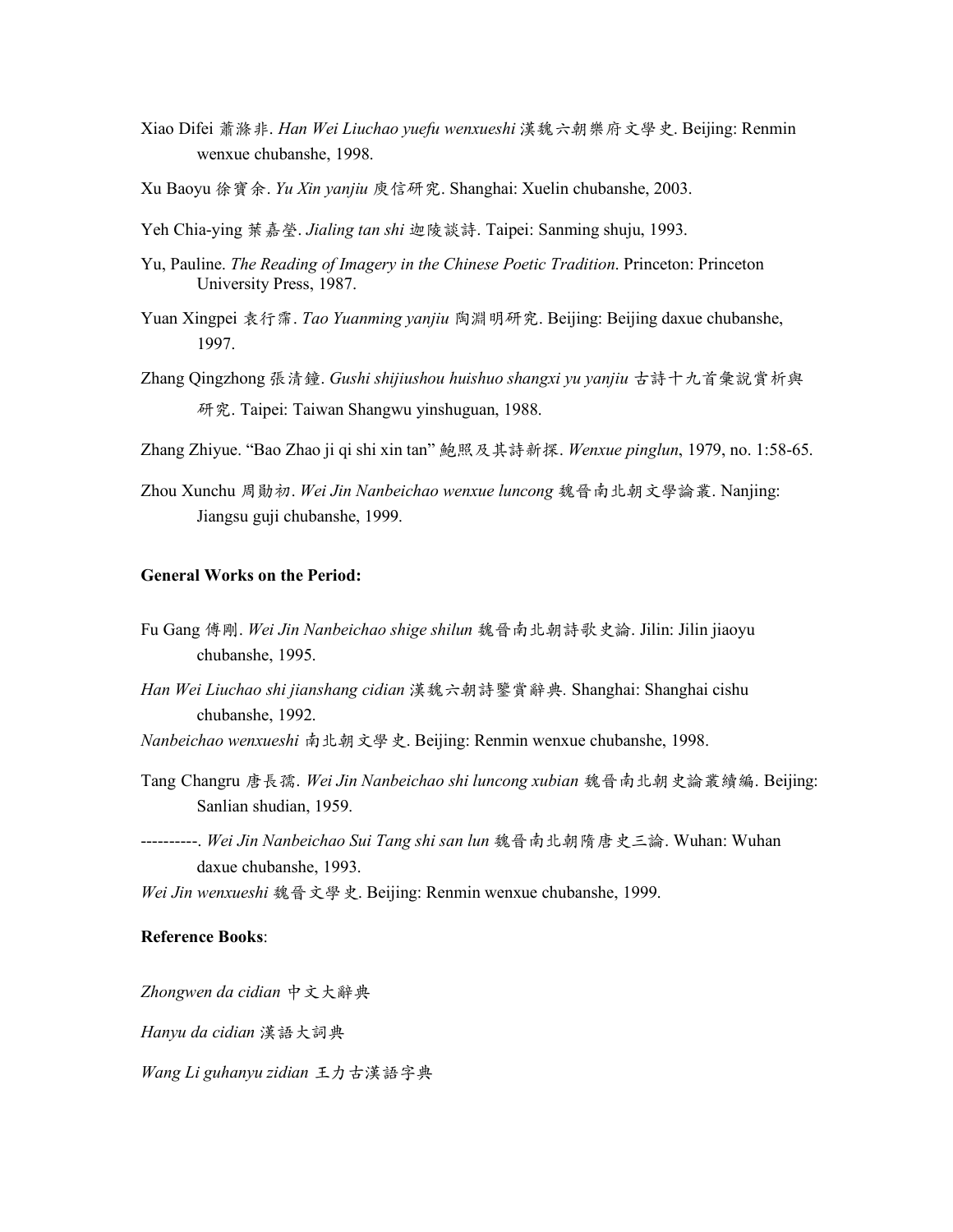*Zhongguo renming da cidian* 中國⼈名⼤辭典

*Zhongguo gujin diming da cidian* 中國古今地名⼤辭典

*Zhongguo lishi ditu ji* 中國歷史地圖集, vols. 3 and 4

Nienhauser, William. *The Indiana Companion to Traditional Chinese Literature* Hucker, Charles. *A Dictionary of Official Titles in Imperial China*

### **Class Schedule**:

# **Week 1 (January 21): Introduction**

### **Week 2 (January 28): Early** *yuefu* **樂府**

陌上桑 平陵東 有所思 東門行 白頭吟 十五從軍征 戰城南 飲馬長城窟行

**Read Only: 上邪, 婦病行** 

**Secondary Readings**: **Stephen Owen,** *The Making of Early Chinese Classical Poetry***, 1-138**; Wang Yunxi, *Han Wei Liuchao yuefu shi*, Chp. 1, 2.2; Hans Frankel, "Yüeh-fu Poetry," pp. 69-94. **Recommended**: Xiao Difei, *Han Wei Liuchao yuefu wenxueshi*, pp. 1-32, 60-101; Charles Egan, "Reconsidering the Role of Folk Songs in Pre-T'ang Yüeh-fu Development" and "Were Yüeh-fu Ever Folk Songs? Reconsidering the Relevance of Oral Theory and Balladry Analogies."

# **Week 3 (February 4): "Nineteen Old Poems"古詩⼗九⾸**

#1 (行行重行行) #2 (青青河畔草) #3 (青青陵上柏) #4 (今⽇良宴會) #5 (西北有⾼樓) #7 (明月皎夜光) #9 (庭中有奇樹)  $#10 ($  迢 迢 牽 牛 星 )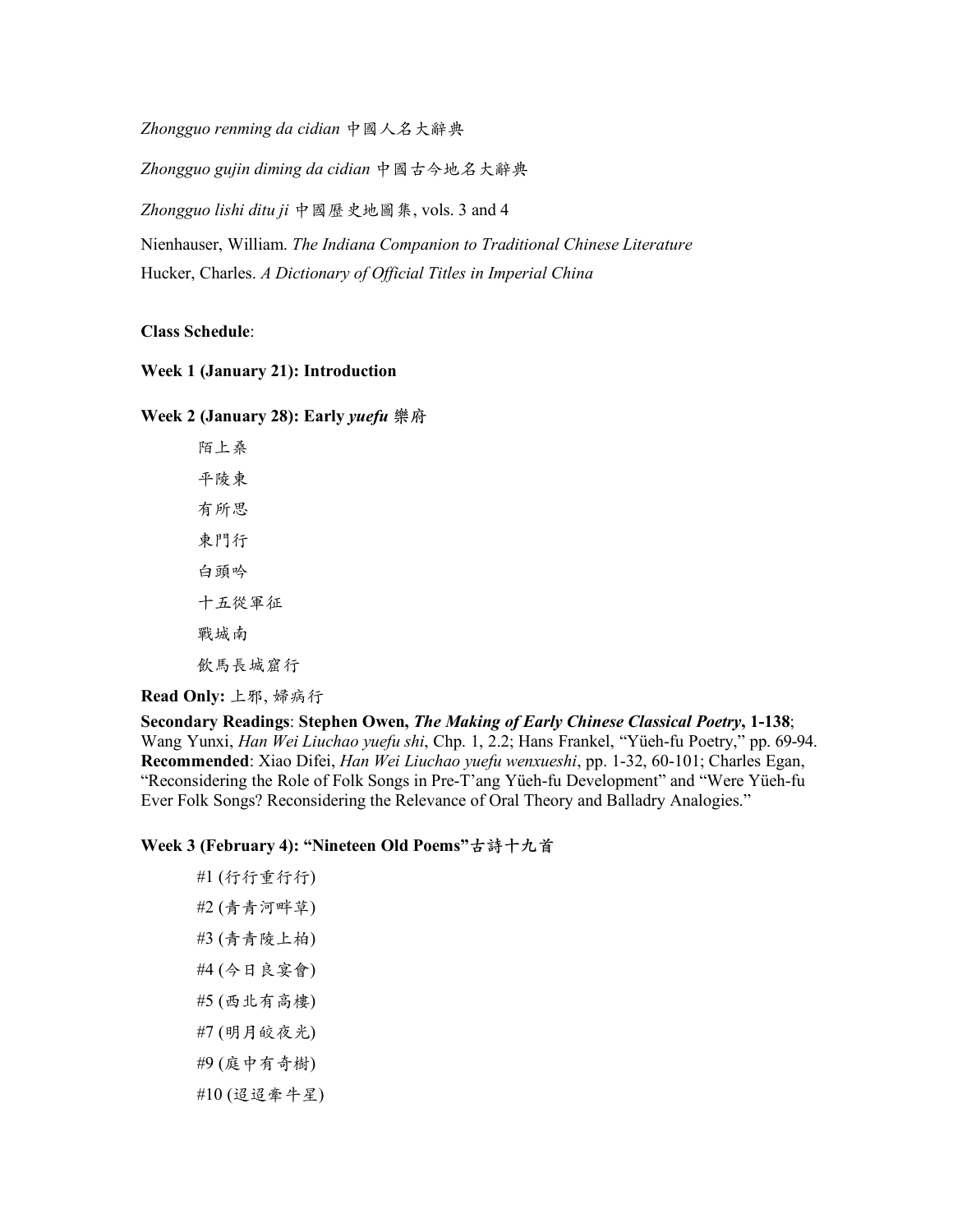#15 (⽣⽣不滿百)

#19 (明⽉何皎皎)

**Read Only:** the rest of the set

**Secondary Readings**: **Stephen Owen,** *The Making of Early Chinese Classical Poetry***, 178-259**; Zhang Qingzhong, *Gushi shijiushou huishuo shangxi yu yanjiu*, pp. 121-162. **Recommended**: Yeh Chia-ying, "Yi zu yidong er nanjie de hao shi," in *Jialing tan shi*, pp. 21-44; Jean-Pierre Diény, *Les dix-neuf poémes anciens*.

**Week 4 (February 11): Ji'an 建安 Poets I: The Cao Family (Cao Cao 曹操, Cao Pi 曹丕,** 

## **and Cao Zhi 曹植)**

| Cao Cao: | 蒿里行                             |
|----------|---------------------------------|
|          | 短歌行(其二)                         |
| Cao Pi:  | 燕歌行(其一)                         |
|          | 善哉行(其一)                         |
|          | 雜詩二首(其二)                        |
| Cao Zhi: | 白馬篇                             |
|          | 美女篇                             |
|          | 贈白馬王彪 (seven poems and preface) |
|          | 送應氏                             |
|          | 野田黄雀行                           |
|          | 雜詩(高臺多悲風,南國有佳人)                 |
|          | 七哀                              |

**Secondary Readings**: **Stephen Owen,** *The Making of Early Chinese Classical Poetry***, 139-177; Xiaofei Tian,** *The Halberd at Red Cliff,* **102-119. Recommended**: Hans Frankel, "Fifteen Poems," pp. 1-14.

**Week 5 (February 18): Ji'an Poets II: Wang Can 王粲, Liu Zhen 劉楨, and Xu Gan** 徐幹

| Wang Can:             | 七哀詩(其一,二)  |
|-----------------------|------------|
|                       | 詠史詩        |
|                       | 公宴詩        |
|                       | 從軍詩(其五)    |
| Liu Zhen <sup>-</sup> | 雜詩         |
|                       | 贈徐幹        |
|                       | 贈從弟(其二,三)  |
| $XU$ Gan              | 室思(其一,二,三) |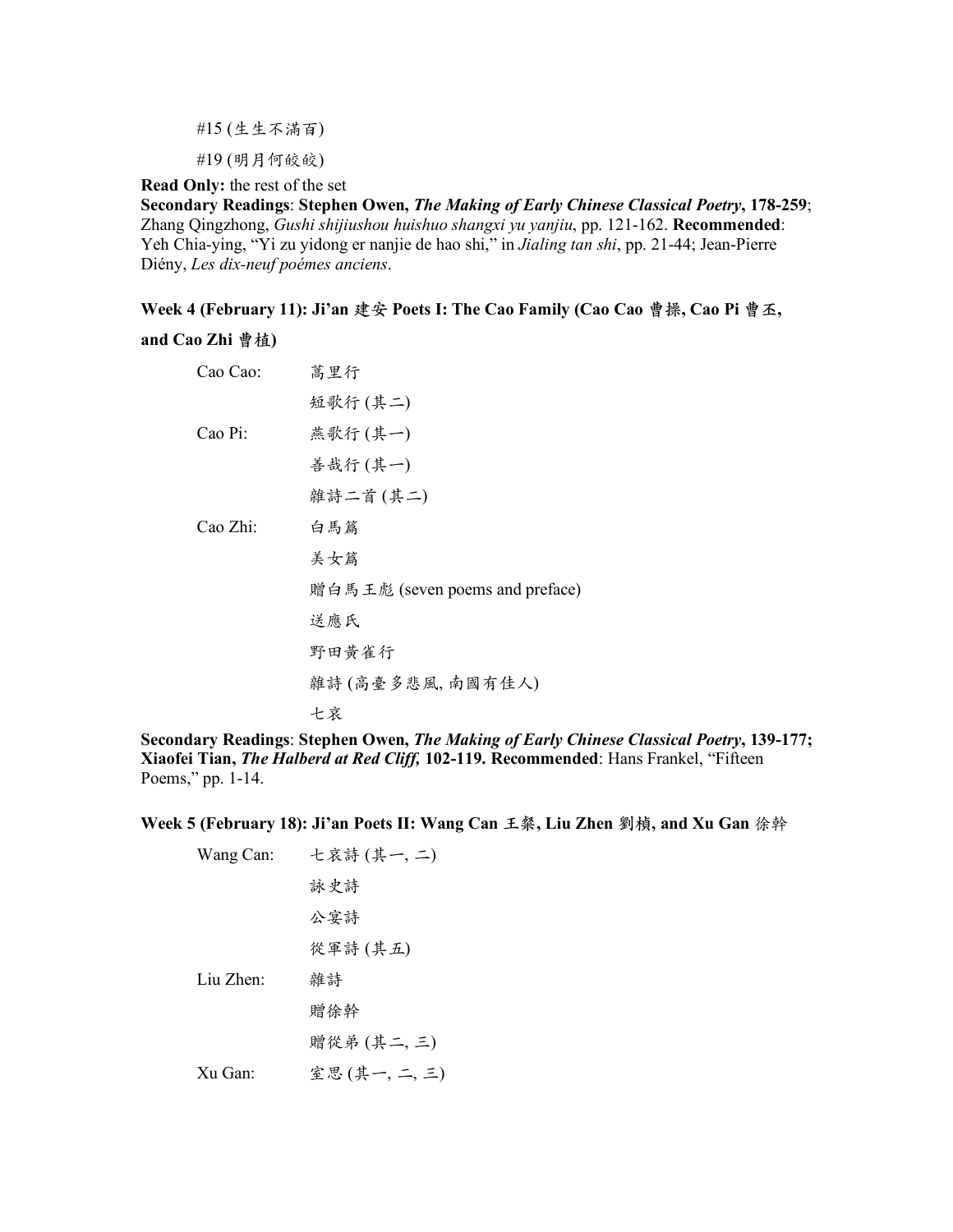**Secondary Readings**: **Xiaofei Tian,** *The Halberd at Red Cliff,* **84-90; Deng Shiliang, "Jian'an shidai de wenxue guannian," in Luo Zongqiang, ed.,** *Gudai wenxue lilun yanjiu***, 192-211; Wang Pengting,** *Jian'an qi zi yanjiu***, 190-235**; Lin Wenyue, "Penglai wenzhang Ji'an gu," pp. 1-22; Li Zehou, *Zhongguo meixue shi*, pp. 18-24. **Recommended**: Ronald Miao, *Early Medieval Chinese Poetry*; Jean-Pierre Diény, "Lecture de Wang Can (177–217)."

#### **Week 6 (February 25): Ruan Ji 阮籍**

"Yonghuai" #1, 3, 5, 6, 17, 31, 33, 61, 67 **Read Only:** the rest of the "Yonghuai" poems

## **Secondary Readings**: **Holzman,** *Poetry and Politics***, Introduction, Chps. 1, 3, 4, 6, 11, Conclusion; Pauline Yu,** *Reading of Imagery***, pp. 131-139**.

**Week 7 (March 3): Western and Eastern Jin poetry: Pan Yue 潘岳, Lu Ji 陸機, Zuo Si 左思**

**and** *Xuanyan* poetry 玄言詩

| Pan Yue: | 悼亡詩(其一)           |
|----------|-------------------|
| Lu Ji:   | 赴落道中作 (two poems) |
| Zuo Si:  | 詠史詩 (其二, 三, 六)    |
|          | 招隱詩               |

**Secondary Readings**: **Jiang Jianyun,** *Taikang wenxue yanjiu***, 158-206. Recommended**: Wang Yao, "Pan Lu yu Xi Jin wenshi," pp. 247-260; Qian Zhixi, *Wei Jin shige yishu yuan lun*, pp. 210- 329; Deng Shiliang, *Liang Jin shi lun*, pp. 106-117.

| Sun Chuo:   | 蘭亭詩二首       |
|-------------|-------------|
|             | 秋日詩         |
| Xie An:     | 蘭亭詩二首       |
| Wang Xizhi: | 蘭亭詩 (悠悠大象運) |

**Secondary Readings**: **Hu Dalei, "Xuanyan shi the meili ji mi de shi luo," 59-68; Chen Shunzhi,** *Dong Jin xuanyan shipai yanjiu***, 110-124; Wendy Swartz,** *Reading Philosophy, Writing Poetry***, 158-183. Recommended**: Fu Gang, *Wei Jin Nanbeichao shige shilun*, 153-182.

**Week 8 (March 10): Tao Yuanming 陶淵明**

始作鎮軍參軍經曲阿 辛丑歲七月赴假還江陵夜行塗口 移居二首 歸園田居五首(其一,二) 飲酒詩二十首(其五,七) 和郭主簿二首(其一) 讀山海經十三首(其一)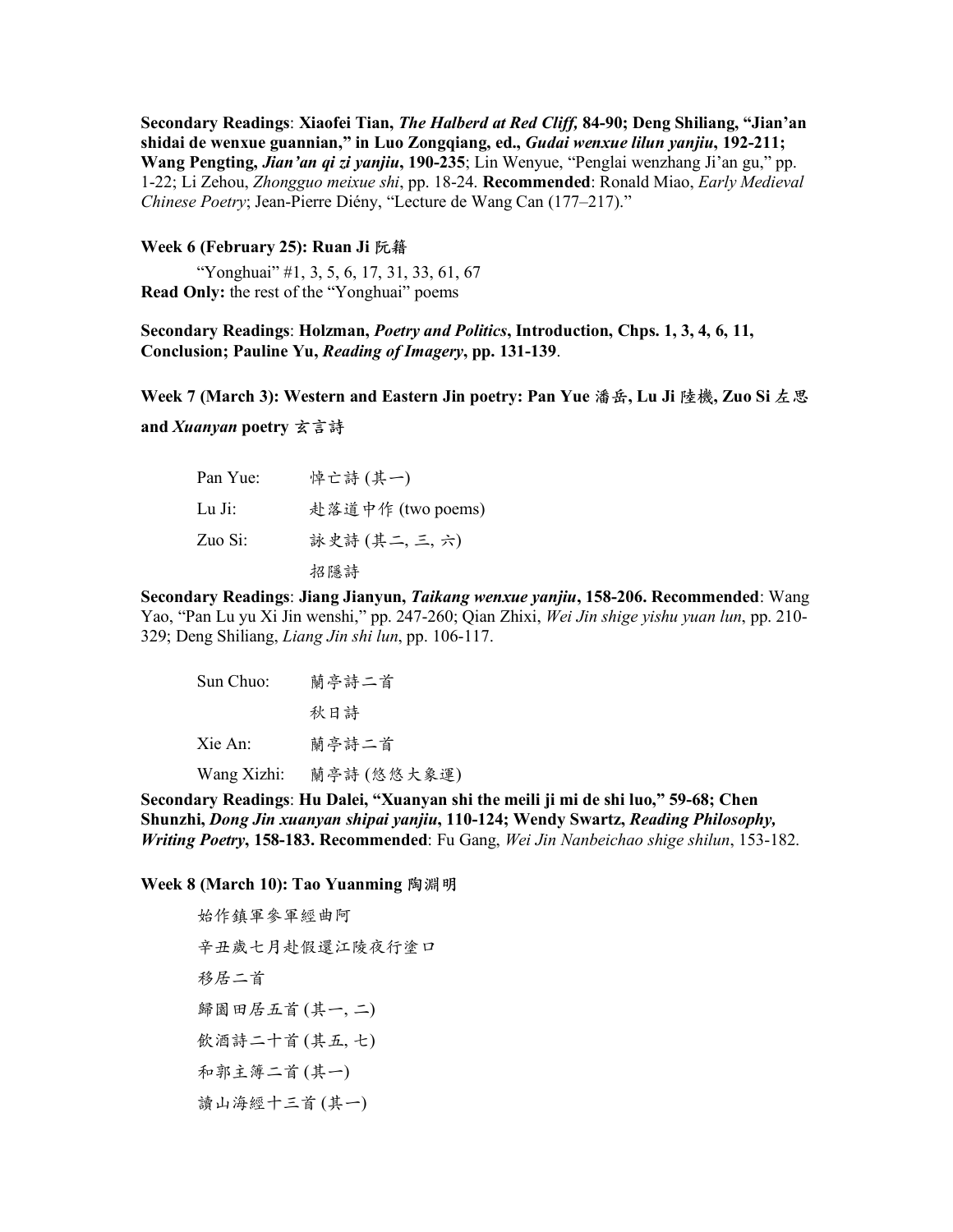乞⾷ 怨詩楚調示龐主簿 詠貧士七首 (其一, 二, 七)

Read Only: 有會而作, 形影神, 和劉柴桑, 和胡西曹示顧賊曹, 讀山海經 (其二至十三), 飲酒 詩二十首 (其十六), 雜詩十二首 (其八)

**Secondary Readings**: **Tian Xiaofei,** *Tao Yuanming and Manuscript Culture***, 1-55**; **Wendy Swartz,** *Reading Tao Yuanming***, 130-144**; *Reading Philosophy, Writing Poetry***, 184-221. Recommended**: Yuan Xingpei, *Tao Yuanming yanjiu*, pp. 57-77, 109-121; Chang Sun kang-i, *Six Dynasties Poetry*, pp. 3-46; Dai Jianye, *Chengming zhi jing*, pp. 174-204; Yeh Chia-ying, *Jialing tan shi*, pp. 45-55; Wang Kuo-ying, *Gujin yinyi shiren zhi zong*, pp. 10-46.

### *March 17: Spring Break: No Class*

**Week 9 (March 24): Xie Lingyun 謝靈運**

富春渚 登永嘉綠嶂山 登池上樓 於南山往北山, 經湖中瞻眺 登江中孤嶼 ⽯壁精舍還湖中作 過始寧墅 齊中讀書

**Secondary Readings**: **Li Yan, Xie Lingyun yanjiu, 199-289**; **Wendy Swartz,** *Reading Philosophy, Writing Poetry***, 222-258;** Sun Kang-I Chang, *Six Dynasties Poetry*, pp. 47-78; Ge Xiaoyin, *Shanshui tianyuan shipai yanjiu*, 32-48. **Recommended**: Lin Wenyue, *Xie Lingyun*; Francis Westbrook, "Landscape Transformation in the Poetry of Hsieh Ling-yün," pp. 237-254.

**Week 10 (March 31): Guest Lecture by Professor Cheng Yu-yu (National Taiwan University); Midterm Paper Due**

**Week 11 (April 7): Bao Zhao 鮑照**

擬行路難十八首(其一,三, 四, 六) 梅花落 擬古詩八首(其六) 代出自薊北門行 登黃鶴磯 登廬山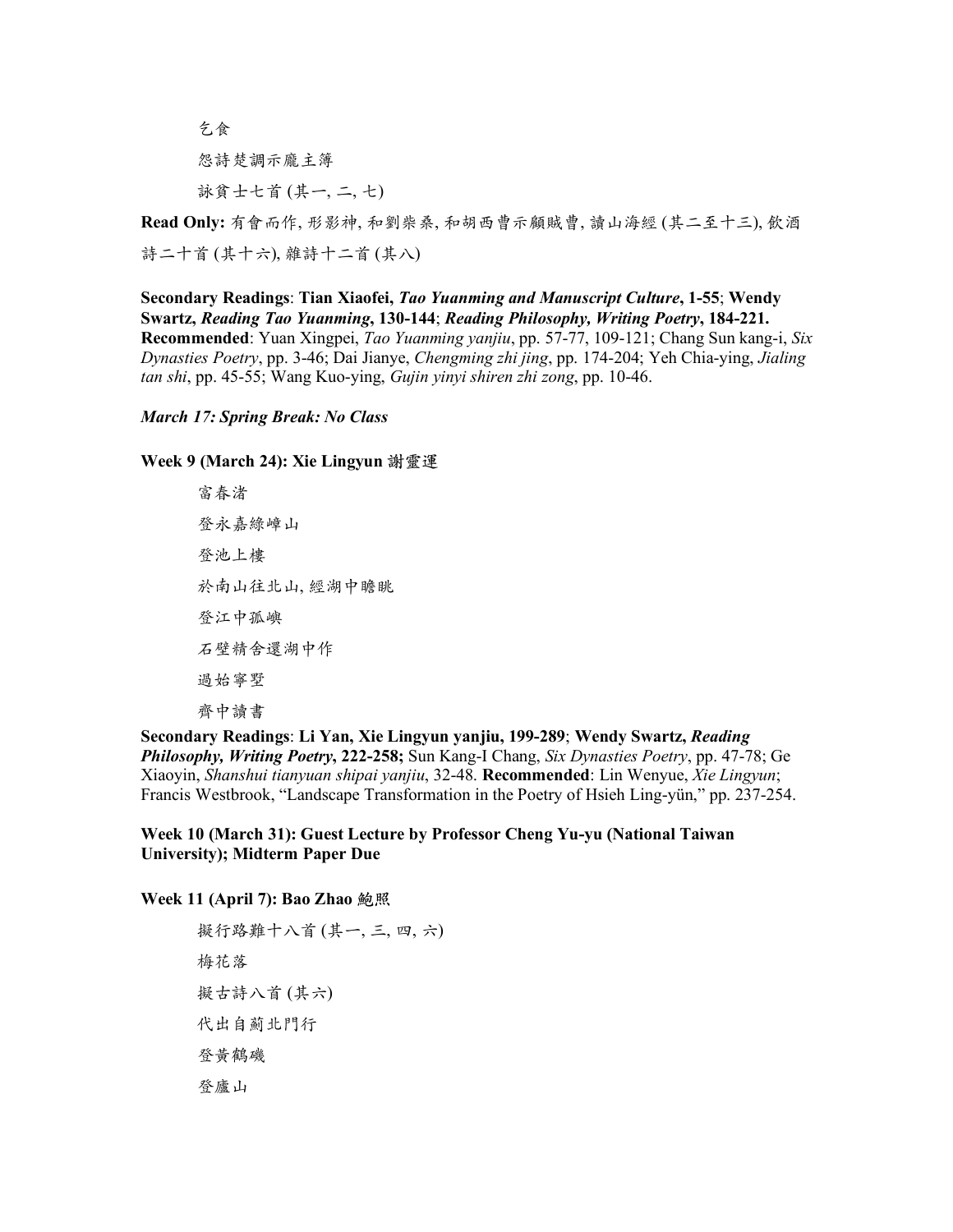**Secondary Readings**: **Su Jui-lung,** *Bao Zhao shiwen yanjiu***, 125-215**; Chang, *Six Dynasties Poetry*, pp. 79-111. **Recommended**: Zhang Zhiyue, "Bao Zhao ji qi shi xin tan," 58-65.

### **Week 12 (April 14): Xie Tiao 謝朓**

暫使下都夜發新林至京邑贈西府同僚詩 玉階怨 之宣城郡出新林浦向板橋詩 晚登三山還望京邑詩 王孫遊 遊東田 將遊湘水尋句溪

**Secondary Readings**: **Wei Gengyuan,** *Xie Tiao shilun***, 70-110**; Chang, *Six Dynasties Poetry*, pp. 112-145; Ge Xiaoyin, *Shanshui tianyuan shipai yanjiu*, pp. 48-60; Hong Shunlong, "Xie Tiao shengping ji qi zuopin yanjiu" in *Xie Xuancheng ji jiao zhu*, pp. 1-35.

# **Week 13 (April 21): Yu Xin 庾信**

```
擬詠懷詩二十七首(其六, 十, 十一, 二十四)
奉和示内人
怨歌行
舞媚娘
舟中望月
```
**Secondary Readings**: **Xu Baoyu,** *Yu Xin yanjiu***, 140-167**; **Lin Yi,** *Yu Xin yanjiu***, 97-110**; **Ji Ding,** *Yu Xin yanjiu***, 31-46, 68-73, 106-126;** Chang, *Six Dynasties Poetry*, pp. 146-184. **Recommended**: Graham and Hightower, "Yü Hsin's 'Songs of Sorrow," pp. 5-55.

#### **Week 14 (April 28): Southern Dynasties palace poetry 宮體詩**

| Yu Jianwu    | 詠長信宮中草 |
|--------------|--------|
|              | 奉和春夜應令 |
| Xiao Gang    | 折楊柳    |
|              | 美女篇    |
|              | 傷美人    |
|              | 詠內人書眠  |
|              | 詠初桃    |
| Liu Xiaochuo | 詠素蝶    |
| Chen Shubao  | 玉樹後庭花  |